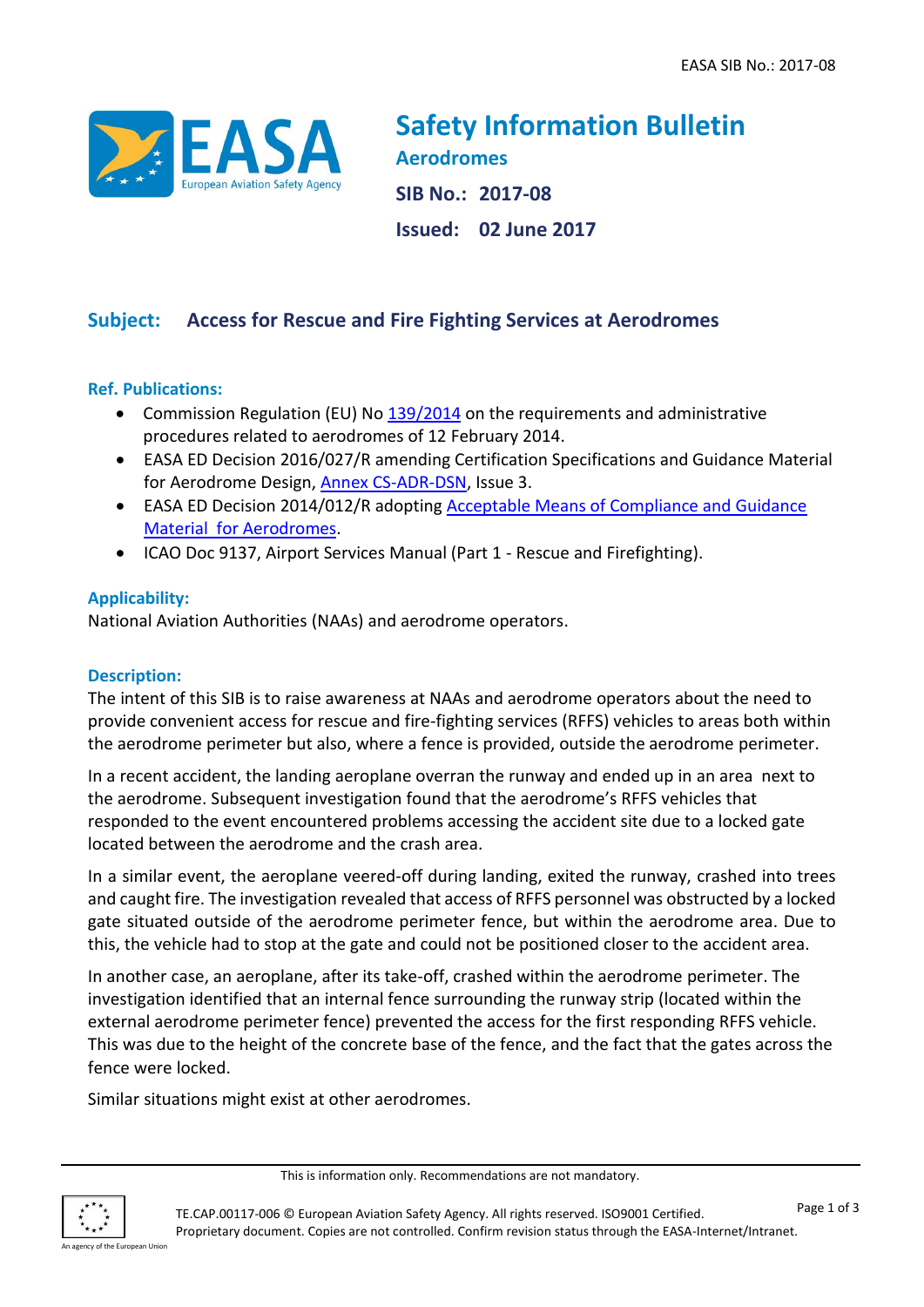In case of an occurrence, aerodrome RFFS vehicles may be required to intervene on the runway, or other parts of the movement area, but also outside of the aerodrome perimeter. In such cases, the time between the emergency alarm and the actual intervention is crucial for the success of the rescue and firefighting operations.

EASA Acceptable Means of Compliance AMC1 ADR.OPS.B.005(b) foresees that an assessment<sup>1</sup> of the approach and departure areas within 1 000 metres from the runway threshold should be carried out in order to determine the available options for intervention.

According to EASA Guidance Material GM2 ADR.OPS.B.005(a) the Aerodrome Emergency Plan should include details of the off aerodrome areas for which the aerodrome RFFS will provide a response, and the size and nature of the response.

To facilitate the response of the RFSS, it is imperative to provide suitable access within the aerodrome itself, but also to the areas outside the aerodrome identified within the Aerodrome Emergency Plan. Related EASA guidance exists (GM1 ADR-DSN.T.900) regarding:

- the provision of emergency access roads in order to achieve minimum response times of the RFFS;
- the need to provide convenient access to outside areas, in case a fence is provided at the aerodrome perimeter, taking into account the RFFS vehicles that will need to use the access points provided.

In addition, EASA GM1 ADR-DSN.T.920 provides guidance for the provision of gates in case a perimeter fence or other barrier is provided at an aerodrome. Such access points should be of an adequate number, including for emergency operations.

At this time, the safety concern described in this SIB does not warrant the issuance of a safety measure under Regulation (EU) [139/2014,](http://eur-lex.europa.eu/LexUriServ/LexUriServ.do?uri=OJ:L:2014:044:0001:0034:EN:PDF) Annex II, ADR.AR.A.040.

## **Recommendations:**

The Agency recommends:

- (a) Aerodrome operators to ensure that:
	- RFFS are given convenient and expeditious access, at all times, both within the aerodrome perimeter fence, but also to areas outside the aerodrome perimeter fence where their intervention may be necessary;
	- Aerodrome perimeter fences have provision for rapid egress to areas outside the aerodrome perimeter fence, by way of frangible barriers or other means of ensuring convenient and expeditious access;
	- Emergency egress provision is planned in coordination with relevant security authorities.
- (b) The competent authorities to take into account the above recommendations during their safety oversight activities.

This is information only. Recommendations are not mandatory.



1

<sup>&</sup>lt;sup>1</sup> For more information see ICAO Doc 9137, Airport Services Manual (Part 1 - Rescue and Firefighting), paragraph 13.3.